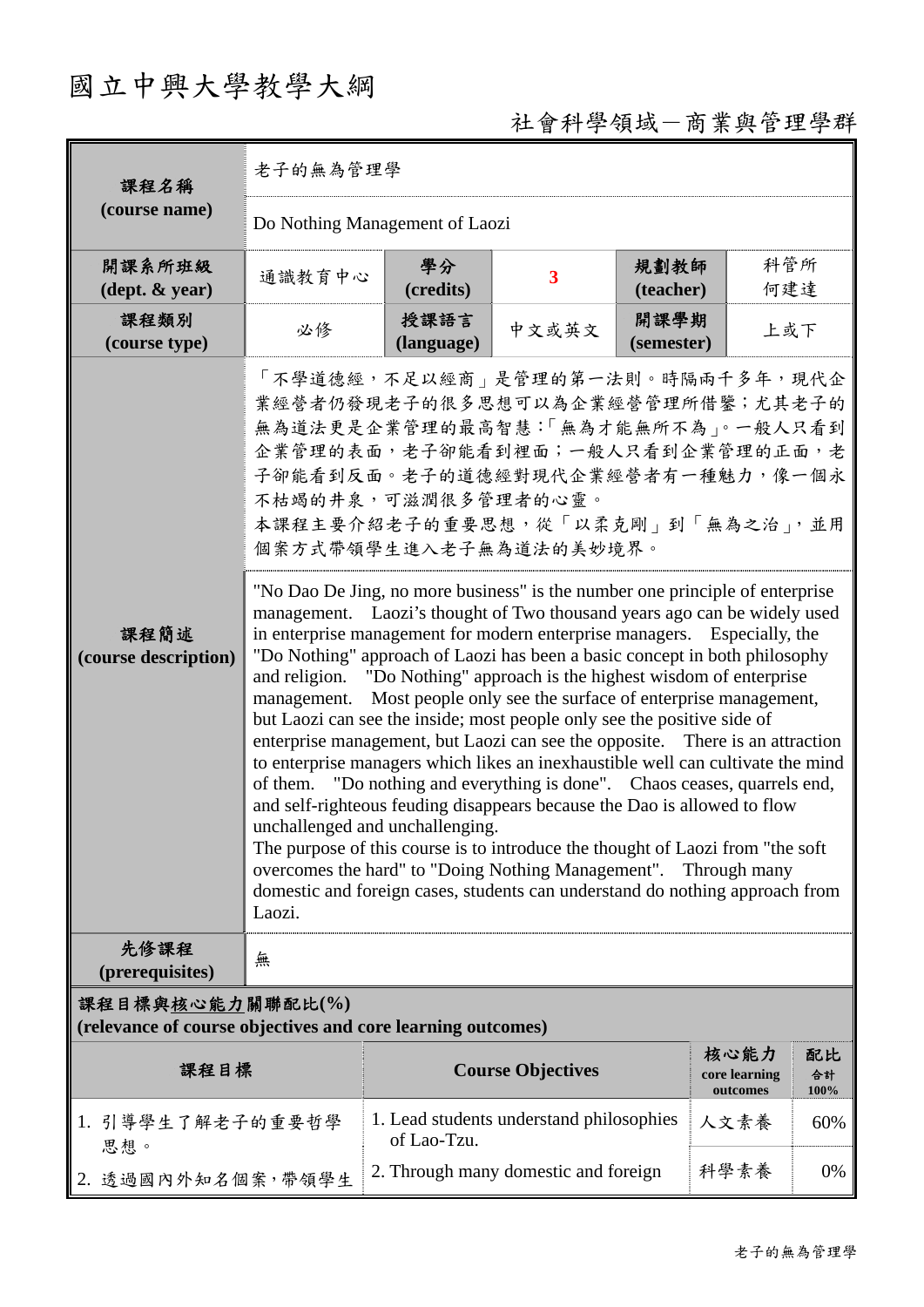|                                                                              | 一窺老子的無為道法。<br>3. 讓學生了解老子的無為道法如                                                       | cases, students can understand do<br>nothing approach from Laozi.            |                        | 溝通能力 | 20% |  |  |  |  |  |
|------------------------------------------------------------------------------|--------------------------------------------------------------------------------------|------------------------------------------------------------------------------|------------------------|------|-----|--|--|--|--|--|
|                                                                              | 何運用於企業經營管理。                                                                          | 3. Let students understand how to use<br>"do nothing approach from Laozi" in |                        | 創新能力 | 10% |  |  |  |  |  |
|                                                                              |                                                                                      |                                                                              | enterprise management. | 國際視野 | 10% |  |  |  |  |  |
|                                                                              |                                                                                      |                                                                              |                        | 社會關懷 | 0%  |  |  |  |  |  |
| 課程目標之教學方法與評量方法<br>(teaching and assessment methods for course objectives)    |                                                                                      |                                                                              |                        |      |     |  |  |  |  |  |
| 教學方法 (teaching methods)                                                      |                                                                                      |                                                                              | 學習評量方式 (evaluation)    |      |     |  |  |  |  |  |
| 講授與個案討論                                                                      |                                                                                      |                                                                              | 書面報告(期末報告)<br>小組討論     |      |     |  |  |  |  |  |
| 授課內容(單元名稱與內容、習作 / 考試進度、備註)<br>(course content and homework / tests schedule) |                                                                                      |                                                                              |                        |      |     |  |  |  |  |  |
|                                                                              |                                                                                      |                                                                              |                        |      |     |  |  |  |  |  |
| 第一講 道為天地萬物之總源頭:                                                              |                                                                                      |                                                                              |                        |      |     |  |  |  |  |  |
| 老子道學思想是在道的基礎上尋找不變的法則及真理,這也是企業管理的最高智慧及心                                       |                                                                                      |                                                                              |                        |      |     |  |  |  |  |  |
|                                                                              | 法。                                                                                   |                                                                              |                        |      |     |  |  |  |  |  |
|                                                                              | 第二講 無為道法與企業管理:                                                                       |                                                                              |                        |      |     |  |  |  |  |  |
|                                                                              | 在今天,知識已經成為商品,思考讓企業的人力資本每天都能創造新的價值與產能。要                                               |                                                                              |                        |      |     |  |  |  |  |  |
|                                                                              | 達到這目的,不只是讓員工每天很有紀律地準時上工,更要讓他們每天都能帶著熱情與                                               |                                                                              |                        |      |     |  |  |  |  |  |
|                                                                              | 想像力進來工作;如何做到這點?老子無為道法可以做到這點,本講將透過國外知名個                                               |                                                                              |                        |      |     |  |  |  |  |  |
|                                                                              | 案:中國海底撈、美國西南航空、美國 Google 及美國 Zappos 等公司來介紹無為道法,<br>無為道法是頂尖企業和平庸企業之間最大的差別。            |                                                                              |                        |      |     |  |  |  |  |  |
|                                                                              |                                                                                      |                                                                              |                        |      |     |  |  |  |  |  |
|                                                                              | 第三講 如何創造企業競爭優勢 (無為道法):                                                               |                                                                              |                        |      |     |  |  |  |  |  |
|                                                                              | 六祖慧能禪師曾說:「一切福田,不離方寸,從心而覓,感無不通」。花若盛開,蝴蝶自<br>來。你若精彩,天自安排。本講將企業競爭優勢與無為道法連結在一起,並探討企業如    |                                                                              |                        |      |     |  |  |  |  |  |
|                                                                              | 何尋找競爭優勢及努力完善自己來創造自然的吸引力。                                                             |                                                                              |                        |      |     |  |  |  |  |  |
|                                                                              | 第四講 老子的四種領導方式對企業管理的影響:                                                               |                                                                              |                        |      |     |  |  |  |  |  |
|                                                                              |                                                                                      |                                                                              |                        |      |     |  |  |  |  |  |
|                                                                              | 「太上,不知有之(無為);其次,親而譽之(德治);其次,畏之(法治);其次,侮之(無<br>道) 。老子這四種領導方式對企業管理同樣具有啟發作用,一位好的領導者除了要建 |                                                                              |                        |      |     |  |  |  |  |  |
|                                                                              | 立好的制度及系統,自己以身作則外,還要讓員工發揮所長,不要對他們胡亂指導及干                                               |                                                                              |                        |      |     |  |  |  |  |  |
|                                                                              | 涉,不要讓員工感覺到你的重要。                                                                      |                                                                              |                        |      |     |  |  |  |  |  |
|                                                                              | 第五講 老子「致虛極,守靜篤」最高心法:                                                                 |                                                                              |                        |      |     |  |  |  |  |  |
|                                                                              | 一動一靜都是策略,商場如棋局,如何在競爭中求勝?如何才能永續經營?人生如棋                                                |                                                                              |                        |      |     |  |  |  |  |  |
|                                                                              | 局,都要超越自身限制,才能開啟新機。精采經營商場與人生的策略和棋理其實相通;                                               |                                                                              |                        |      |     |  |  |  |  |  |
|                                                                              | 只要找到老子的「致虛極,守靜篤」最高心法,就可以掌握另一個世界的真理。                                                  |                                                                              |                        |      |     |  |  |  |  |  |
|                                                                              | 第六講 老子「執古之道」與東西方企業創新思維探討:                                                            |                                                                              |                        |      |     |  |  |  |  |  |
|                                                                              | 東方古代有句老話:「人類最高的智慧,就是以不變應萬變」對應西方觀點:「變、變、                                              |                                                                              |                        |      |     |  |  |  |  |  |
|                                                                              | 變一直是企業不變的法則;唯一不變就是變」。如何應用老子的「執古之道」來應對萬                                               |                                                                              |                        |      |     |  |  |  |  |  |
|                                                                              | 變的現象是本講的重點。                                                                          |                                                                              |                        |      |     |  |  |  |  |  |
|                                                                              | 第七講 老子「去彼取此」之道與企業找問題之方法:                                                             |                                                                              |                        |      |     |  |  |  |  |  |
|                                                                              | 「去彼」是要放下那些外在的感官享受,「取此」是多充實內在、內涵。本講要探討日                                               |                                                                              |                        |      |     |  |  |  |  |  |
|                                                                              |                                                                                      |                                                                              |                        |      |     |  |  |  |  |  |